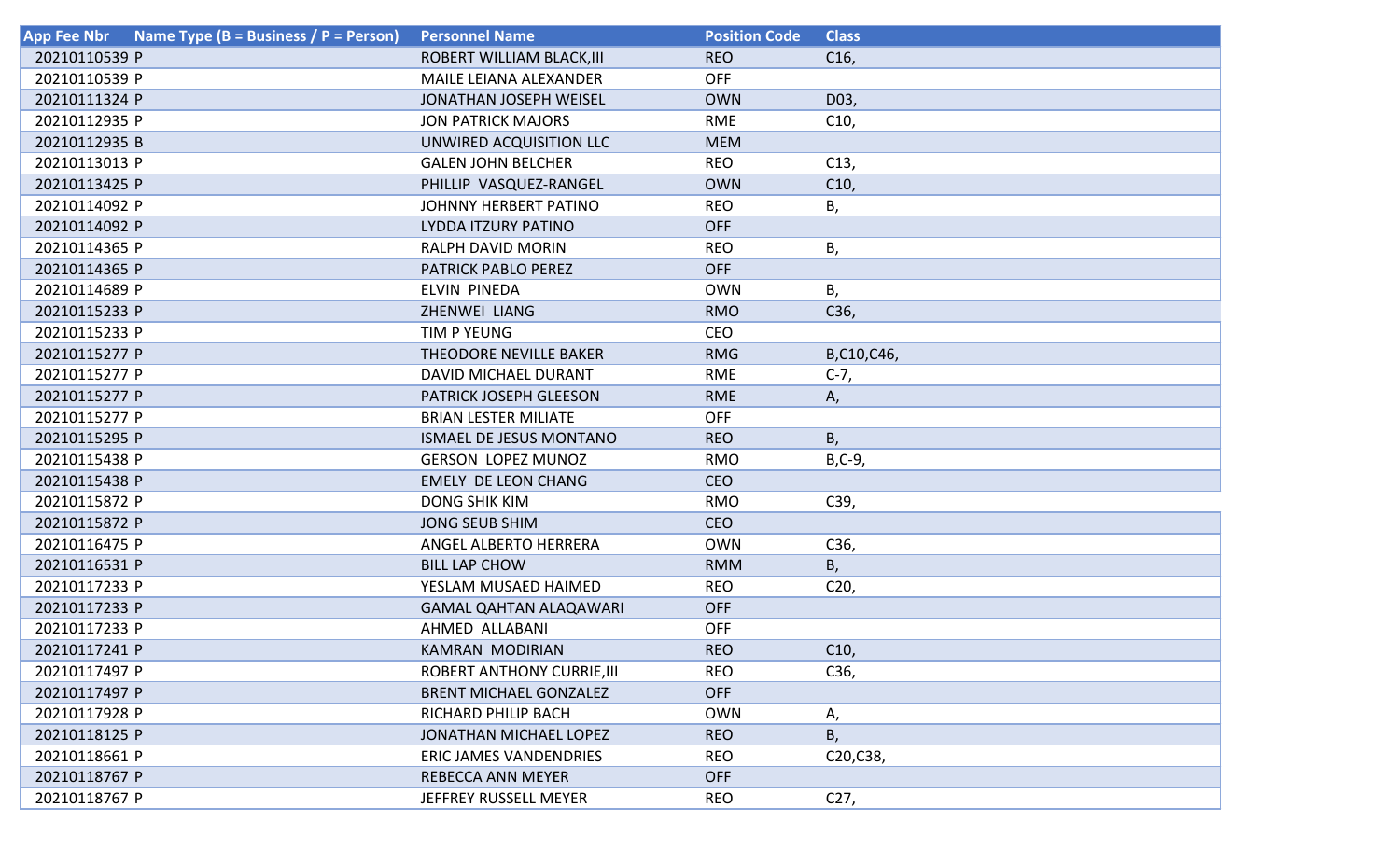| 20210118918 P | JAVIER ALVARADO VEGA             | <b>REO</b> | Β,              |
|---------------|----------------------------------|------------|-----------------|
| 20210118918 P | EDGAR IVAN ALVARADO              | <b>OFF</b> |                 |
| 20210118918 P | EDGAR JAVIER ALVARADO RAMIREZ    | <b>OFF</b> |                 |
| 20210119197 P | <b>CHANDDEEP KAUR SINGH</b>      | <b>REO</b> | C27,            |
| 20210119197 P | <b>GURKARAN JIT SINGH</b>        | <b>OFF</b> |                 |
| 20210119229 P | <b>DEBBIE ANN RAPPORT</b>        | <b>RMO</b> | Β,              |
| 20210119229 P | <b>FARID SAMIMI</b>              | <b>CEO</b> |                 |
| 20210119229 P | YASAMAN MOSSANENZADEH            | <b>OFF</b> |                 |
| 20210119583 P | JULIO CEZAR ROMERO MOSQUEDA      | <b>REO</b> | C33,            |
| 20210119583 P | JUANITA RAMIREZ CARATACHEA       | <b>OFF</b> |                 |
| 20210119583 P | <b>JULISSA DEL CARMEN ROMERO</b> | <b>OFF</b> |                 |
| 20210119873 P | <b>BOYD SCOTT TREECE</b>         | <b>RMG</b> | B,C10,          |
| 20210119873 P | <b>BYRON SCOTT TREECE</b>        | <b>MEM</b> |                 |
| 20210119915 P | <b>TUNG VU DANG</b>              | <b>OWN</b> | Β,              |
| 20210119931 P | <b>AUSTIN JAMES BURNARD</b>      | <b>OWN</b> | Β,              |
| 20210119983 P | <b>HECTOR MIGUEL GARCIA</b>      | <b>OWN</b> | C35,            |
| 20210120054 P | ALVARO TORRES LECHUGA            | <b>REO</b> | C33,            |
| 20210120101 P | MICHAEL RUDOLPH PIEROTH          | <b>RME</b> | Β,              |
| 20210120101 P | MONIQUE DEAN HOLDEN              | <b>OFF</b> |                 |
| 20210120104 P | LAURA ANGELICA HERNANDEZ         | <b>REO</b> | C <sub>27</sub> |
| 20210120111 P | JAIRO XAVIER VASQUEZ PINEDA      | <b>OWN</b> | C <sub>27</sub> |
| 20210120112 P | <b>IVAN MALDONADO</b>            | <b>REO</b> | C39,            |
| 20210120113 P | <b>DILLON PAUL GALMUKOFF</b>     | <b>OWN</b> | C60,            |
| 20210120115 P | <b>WILLIAM ERIC CALHOUN</b>      | <b>OWN</b> | $C-8,$          |
| 20210120119 P | <b>BENJAMIN PAUL MILLER</b>      | <b>OWN</b> | C36,            |
| 20210120120 P | FELIX MIGUEL BALDERAS MOLINA     | <b>REO</b> | Β,              |
| 20210120193 P | <b>BRIAN JOHN TREVITHICK</b>     | <b>REO</b> | C10,            |
| 20210120195 P | <b>EDUARDO GARFIAS</b>           | <b>REO</b> | C <sub>20</sub> |
| 20210120198 P | <b>ALEX FRANCISCO CHAVEZ</b>     | <b>REO</b> | C15,            |
| 20210120198 P | ARMANDO GUZMAN LOMELI            | <b>OFF</b> |                 |
| 20210120199 P | <b>MARIUS CANTEA</b>             | <b>RMO</b> | C <sub>2</sub>  |
| 20210120199 P | DIANA CANTEA                     | CEO        |                 |
| 20210120207 P | MARIEELAINE STANLEY              | <b>RMO</b> | C12,            |
| 20210120207 P | ANDREW THOMAS STANLEY, JR        | <b>CEO</b> |                 |
| 20210120208 P | <b>TANCRED ANGELO VILUCCHI</b>   | <b>RMM</b> | Β,              |
| 20210120237 P | ONAN MENDEZ LOPEZ                | <b>REO</b> | В,              |
| 20210120237 P | <b>GLADIS L MENDEZ ALFARO</b>    | <b>OFF</b> |                 |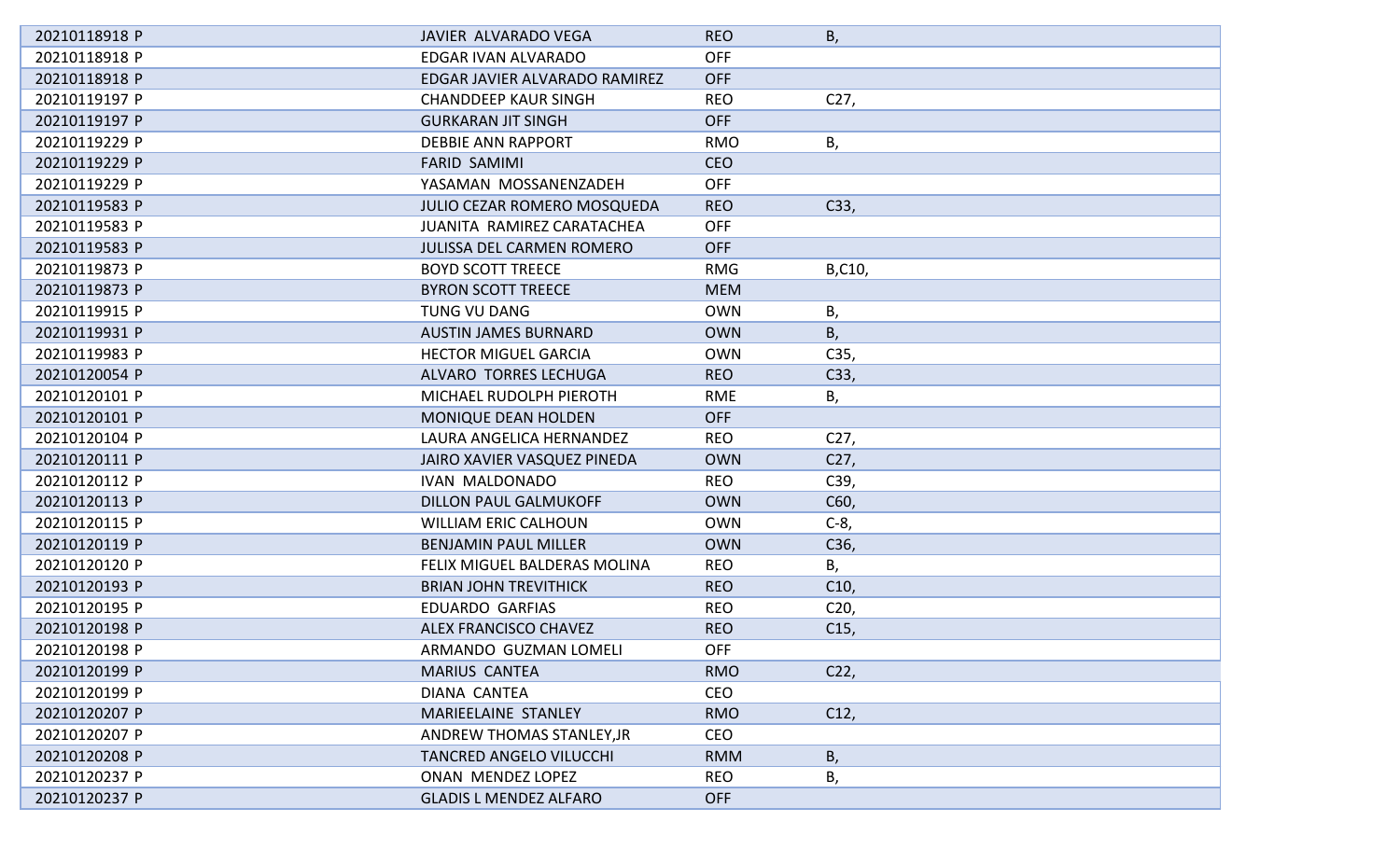| 20210120239 P | <b>KEVIN JIAYU ZHU</b>              | <b>REO</b> | В,              |
|---------------|-------------------------------------|------------|-----------------|
| 20210120239 P | <b>JU LING FU</b>                   | <b>OFF</b> |                 |
| 20210120244 P | <b>ANTHONY ROLANDO WEHBE</b>        | <b>REO</b> | C20, C36,       |
| 20210120244 P | ROLANDO TANIOS WEHBE                | <b>RMO</b> | Β,              |
| 20210120252 P | ANDREA D'ALFONSO                    | <b>RMO</b> | C10,            |
| 20210120252 P | <b>CARLOS EMILIO MORGNER</b>        | <b>OFF</b> |                 |
| 20210120252 P | <b>MONIQUE MARIE MORGNER</b>        | <b>CEO</b> |                 |
| 20210120252 P | PATRICIA EUGENIA MORGNER            | <b>OFF</b> |                 |
| 20210120265 P | <b>NUONG VAN NGUYEN</b>             | <b>OWN</b> | C10,            |
| 20210120282 P | ANTONIO FRANCO                      | <b>OWN</b> | В,              |
| 20210120285 P | MARTIN ARREDONDA MEDINA             | <b>REO</b> | $C-9$           |
| 20210120299 P | <b>JOSE TEODORO RAMIREZ</b>         | <b>REO</b> | C21,            |
| 20210120308 P | PAYMAN EBRAHIMI                     | <b>REO</b> | В,              |
| 20210120311 P | ELINA VLADIMIROVNA TOUNSLEY         | <b>RMG</b> | D52,            |
| 20210120313 P | <b>JAMES GREGORY MUNOZ</b>          | <b>OWN</b> | C10,            |
| 20210120316 P | <b>JONATHAN DAVID O'CONNOR</b>      | <b>OWN</b> | В,              |
| 20210120324 P | <b>JOSE TRINIDAD TRONCOSO</b>       | <b>OWN</b> | $C-9$ ,         |
| 20210120325 P | ERNESTINO HUERTA                    | <b>REO</b> | C34,            |
| 20210120325 P | ERNIE HUERTA, JR                    | <b>OFF</b> |                 |
| 20210120325 P | <b>SHANNON HUERTA</b>               | <b>OFF</b> |                 |
| 20210120330 P | <b>JESUS FERNANDEZ</b>              | <b>OWN</b> | C <sub>20</sub> |
| 20210120331 P | PEDRO MARTINEZ GARCIA               | <b>REO</b> | C39,            |
| 20210120358 P | MIGUEL ANGEL SERRANO                | <b>OWN</b> | В,              |
| 20210120359 P | <b>CARLOS RAMON SMITH</b>           | <b>OWN</b> | C <sub>53</sub> |
| 20210120360 P | <b>GILBERTO RUIZ</b>                | <b>REO</b> | $C-8$           |
| 20210120364 P | PAUL PATRICK BURKE, II              | <b>OWN</b> | C <sub>20</sub> |
| 20210120370 P | <b>JOSE LUIS CARDENAS</b>           | <b>REO</b> | C10,            |
| 20210120371 P | SOSIMO MARTINEZ, JR                 | <b>OWN</b> | $C-9$ ,         |
| 20210120376 P | <b>ISRAEL MIGUEL ZEFERINO</b>       | <b>OWN</b> | В,              |
| 20210120378 P | FILEMON CORIA BARRIGA               | <b>OWN</b> | D49,            |
| 20210120381 P | <b>JOSE ADAN CASTILLO RODRIGUEZ</b> | <b>OWN</b> | C10,            |
| 20210120480 P | THOMAS LEE LISTERUD                 | <b>RMO</b> | В,              |
| 20210120480 P | THOMAS LEE LISTERUD, II             | <b>CEO</b> |                 |
| 20210120480 P | <b>RYAN SCOTT FRASER</b>            | <b>OFF</b> |                 |
| 20210120480 P | MAIGREAD BERLINDA MINNELLA          | <b>OFF</b> |                 |
| 20210120481 P | ZAYAH KYLEE PETTITT-WOOD            | <b>RMG</b> | C36,            |
| 20210120482 P | <b>SUN WHA KIM</b>                  | <b>RMO</b> | Β,              |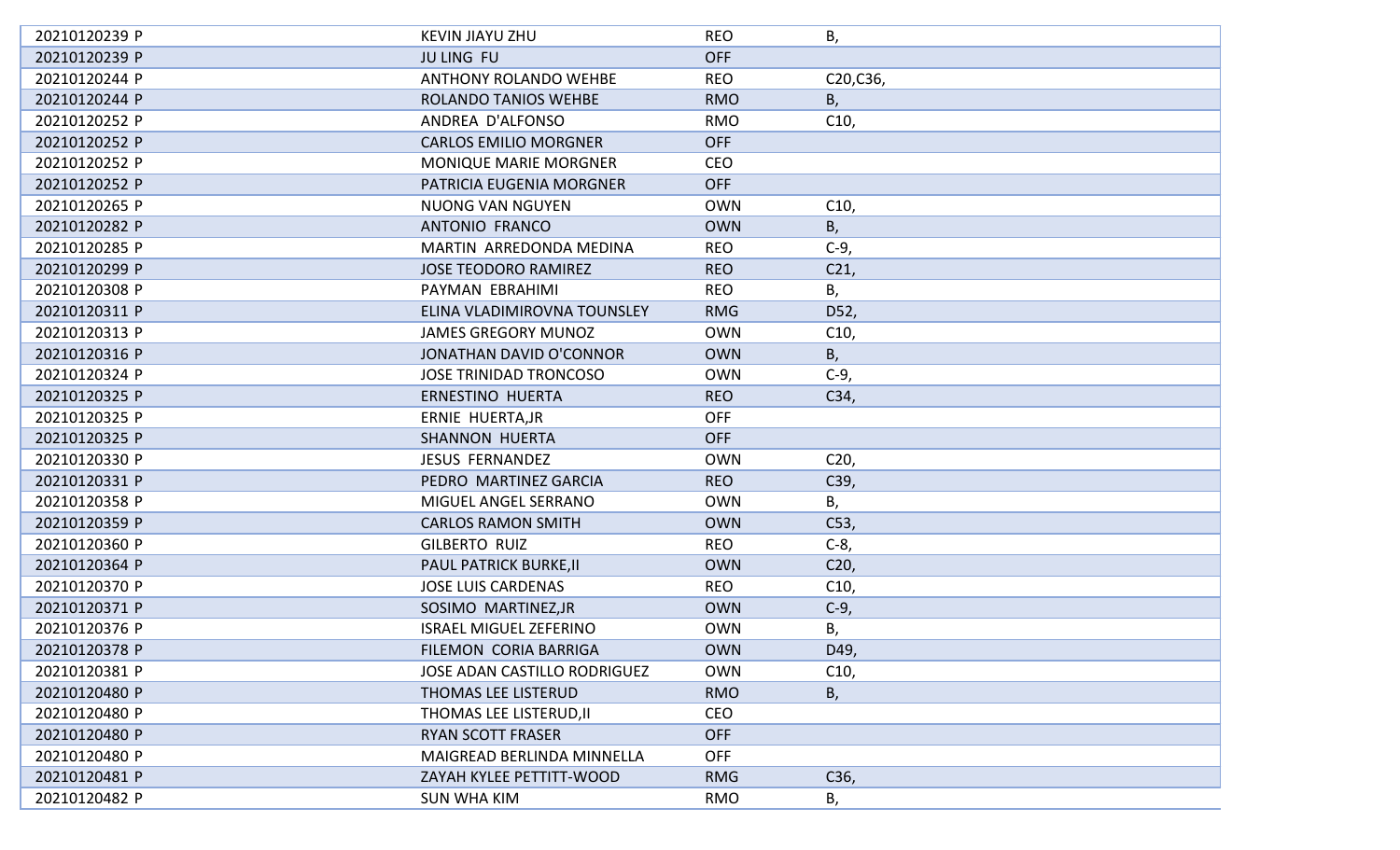| 20210120482 P | <b>SUN YOUNG BONG</b>             | <b>CEO</b> |                 |
|---------------|-----------------------------------|------------|-----------------|
| 20210120483 P | <b>JEREMIAH BAUTISTA ARTATES</b>  | <b>REO</b> | В,              |
| 20210120484 P | <b>ANTHONY CHRISTIAN BANZET</b>   | <b>REO</b> | Β,              |
| 20210120485 P | <b>MARK WILLIAM KNIGHT</b>        | <b>RMM</b> | В,              |
| 20210120485 P | <b>COOKE BAILE CHRISTOPHER</b>    | <b>MEM</b> |                 |
| 20210120486 P | <b>HOLGER RAUL ROSERO</b>         | <b>REO</b> | В,              |
| 20210120486 P | <b>RANDY GUTIERREZ</b>            | <b>OFF</b> |                 |
| 20210120487 P | <b>IGNACIO CERECER GARCIA</b>     | <b>REO</b> | В,              |
| 20210120487 P | <b>LUISA BEATRIZ ALANIS</b>       | <b>OFF</b> |                 |
| 20210120487 P | NYDIA CERECER                     | <b>OFF</b> |                 |
| 20210120487 P | ANDRES REYNA                      | <b>OFF</b> |                 |
| 20210120491 P | JOHN JOSE ROSARIO                 | <b>REO</b> | C33,            |
| 20210120493 P | <b>JOSE AMBROSIO FLORES MEJIA</b> | <b>RMO</b> | В,              |
| 20210120494 P | <b>ANTHONY LEONARD MANN</b>       | <b>QPT</b> | В,              |
| 20210120494 P | RYAN COURTNEY CONSTANT-ROSTESKI   | <b>GPT</b> |                 |
| 20210120495 P | MINGZE LI                         | <b>RMO</b> | В,              |
| 20210120495 P | XIAOYAN DIAO                      | <b>CEO</b> |                 |
| 20210120496 P | MAURICE JUAREZ                    | <b>REO</b> | В,              |
| 20210120497 P | <b>JUAN CARLOS IXTA</b>           | <b>REO</b> | C <sub>27</sub> |
| 20210120497 P | <b>JUAN IXTA CHAMU</b>            | <b>OFF</b> |                 |
| 20210120497 P | DANIEL IXTA MENDOZA               | <b>OFF</b> |                 |
| 20210120499 P | SAMUEL BENITEZ SALAZAR            | <b>REO</b> | Β,              |
| 20210120546 P | MILO JESSYP OSMUN                 | <b>REO</b> | A,B,            |
| 20210121704 P | RICHARD ROBERT ALARCON            | <b>REO</b> | C13,            |
| 20210121704 P | <b>JESSE WILLIAM GREEN</b>        | <b>OFF</b> |                 |
| 20210121710 P | PETER TOWNSEND MC WORKMAN         | <b>RMO</b> | $C-6, D12,$     |
| 20210121710 P | SARAH LYNNE MC WORKMAN            | <b>CEO</b> |                 |
| 20210204212 P | SEGUNDO VICTOR SANCHEZ CARRANZA   | <b>OWN</b> | C10,            |
| 20210204739 P | <b>JOHN ANTHONY PEREZ</b>         | <b>REO</b> | C10,            |
| 20210205391 P | ANTONIO DANIEL MOLINA             | <b>RME</b> | C43,            |
| 20210205684 P | <b>NATHAN ROBERT HARRISON</b>     | <b>RME</b> | C39,            |
| 20210205911 P | DIVINO CICERO BORGE OLIVEIRA, SR  | <b>REO</b> | C <sub>21</sub> |
| 20210205937 P | <b>STEVEN ROBERT VARGAS</b>       | <b>REO</b> | C16,            |
| 20210205944 P | ELIZABETH LECHUGA                 | <b>REO</b> | C <sub>23</sub> |
| 20210205951 P | <b>DAVID ARTHUR ADAMS</b>         | <b>RMM</b> | B,C22,ASB,HAZ,  |
| 20210205960 P | <b>MARY ELSA WILSON</b>           | <b>REO</b> | C39,            |
| 20210205966 P | <b>VINCENT RHETT CURCIE</b>       | <b>REO</b> | В,              |